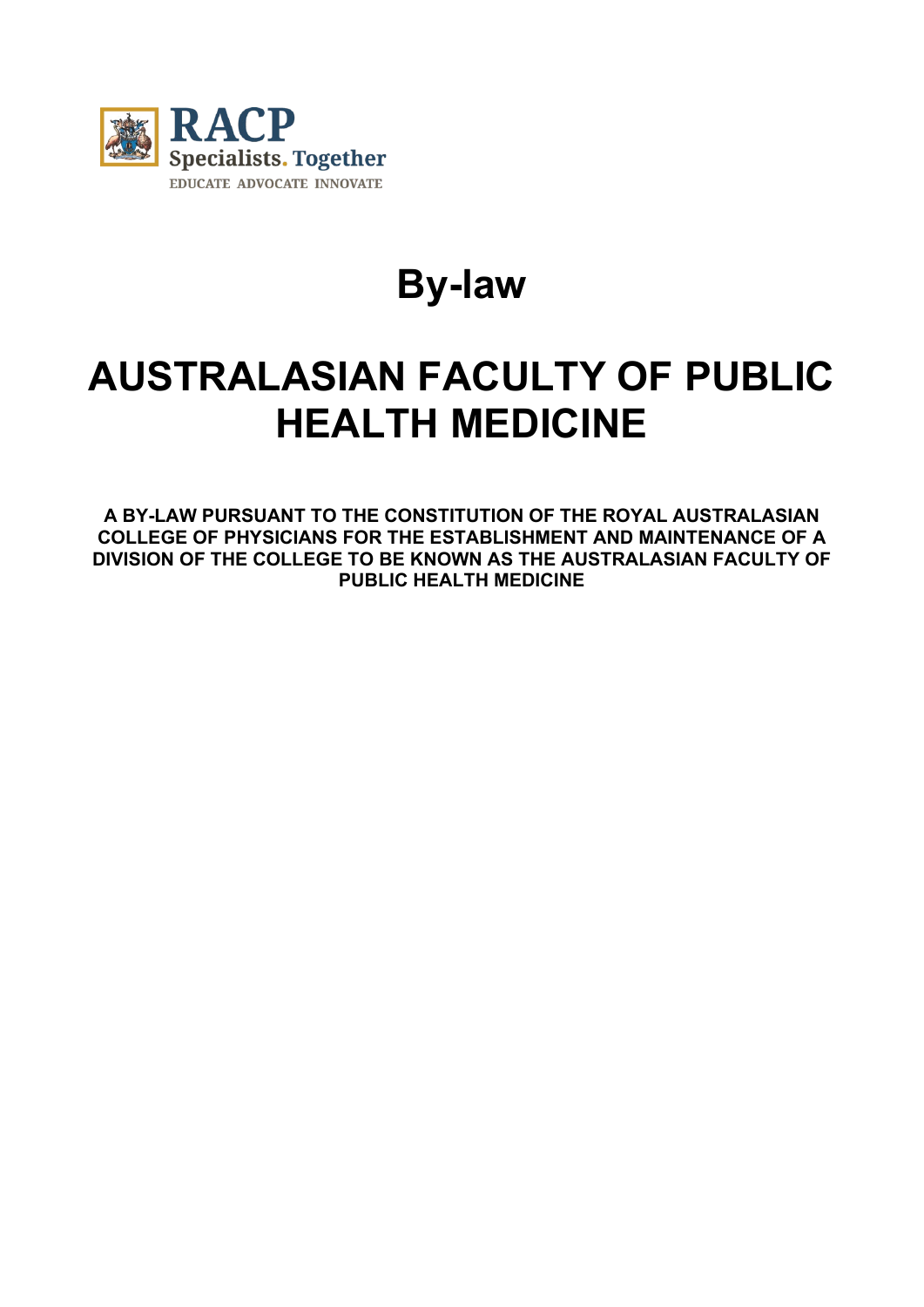## **CONTENTS**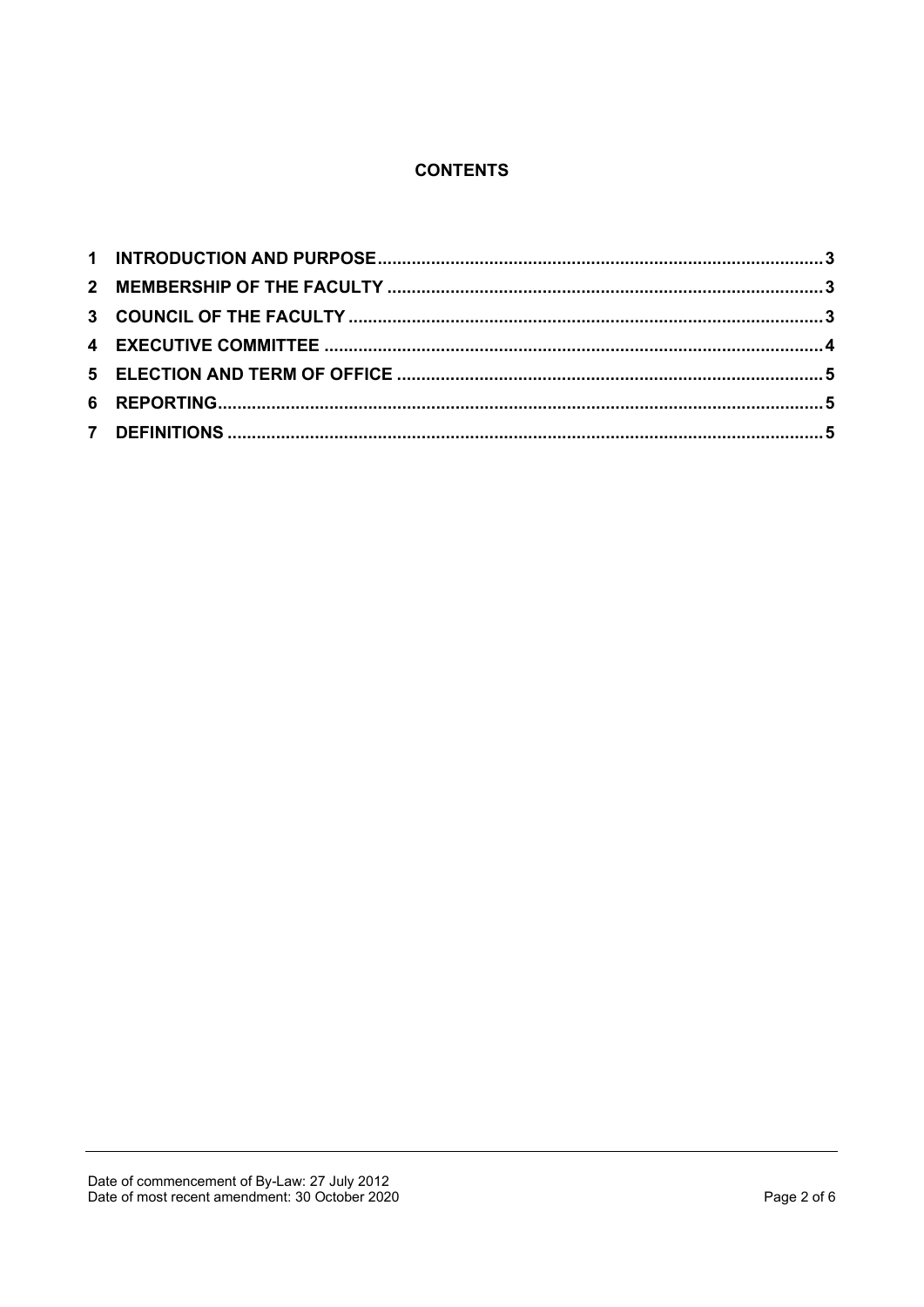## <span id="page-2-0"></span>**1 INTRODUCTION AND PURPOSE**

- **1.1** The Board of the College, pursuant to the Constitution of the College, has established the Australasian Faculty of Public Health Medicine.
- **1.2** The Australasian Faculty of Public Health Medicine seeks excellence in public health medicine, education and practice to achieve the highest levels of health for the populations of Australia and Aotearoa New Zealand. The Faculty does this through the training and continuing professional development of public health physicians, the promotion of public debate on matters of public health and the encouragement of public health research.
- **1.3** The Australasian Faculty of Public Health Medicine has been established to:
	- **1.3.1** support the professional careers of Fellows and Trainees of the Faculty**.**
	- **1.3.2** work with appropriate College Bodies and staff in connection with:
		- **1.3.2.a** education, training and assessment of trainees;
		- **1.3.2.b** training, continual professional development and quality performance of fellows;
		- **1.3.2.c** policy and advocacy;
		- **1.3.2.d** the assessment of overseas trained professionals;
		- **1.3.2.e** research; and
		- **1.3.2.f** workforce,

as each relates to public health medicine;

- **1.3.3** promote and advance the body of knowledge in public health medicine; act as an authoritative source of advice within the College in connection with public health medicine; and
- **1.3.4** recommend to the Board candidates for membership of the Faculty.

## <span id="page-2-1"></span>**2 MEMBERSHIP OF THE FACULTY**

A person is a member of the Faculty if they have been admitted as a member by the Board on the recommendation of the Faculty in accordance with the Constitution.

## <span id="page-2-2"></span>**3 COUNCIL OF THE FACULTY**

## **3.1 Council**

A Council for the Faculty is to be established and it will be the peak decision making body for the Faculty.

## **3.2 Role of the Council**

The Council may do all things necessary to further the purposes of the Faculty, subject to this Bylaw and the direction of the Board.

## **3.3 Council prohibitions**

The Council must not:

- **3.3.1** enter into contractual relationships; or
- **3.3.2** represent or imply in any way that the Faculty/Division is a body independent of the College.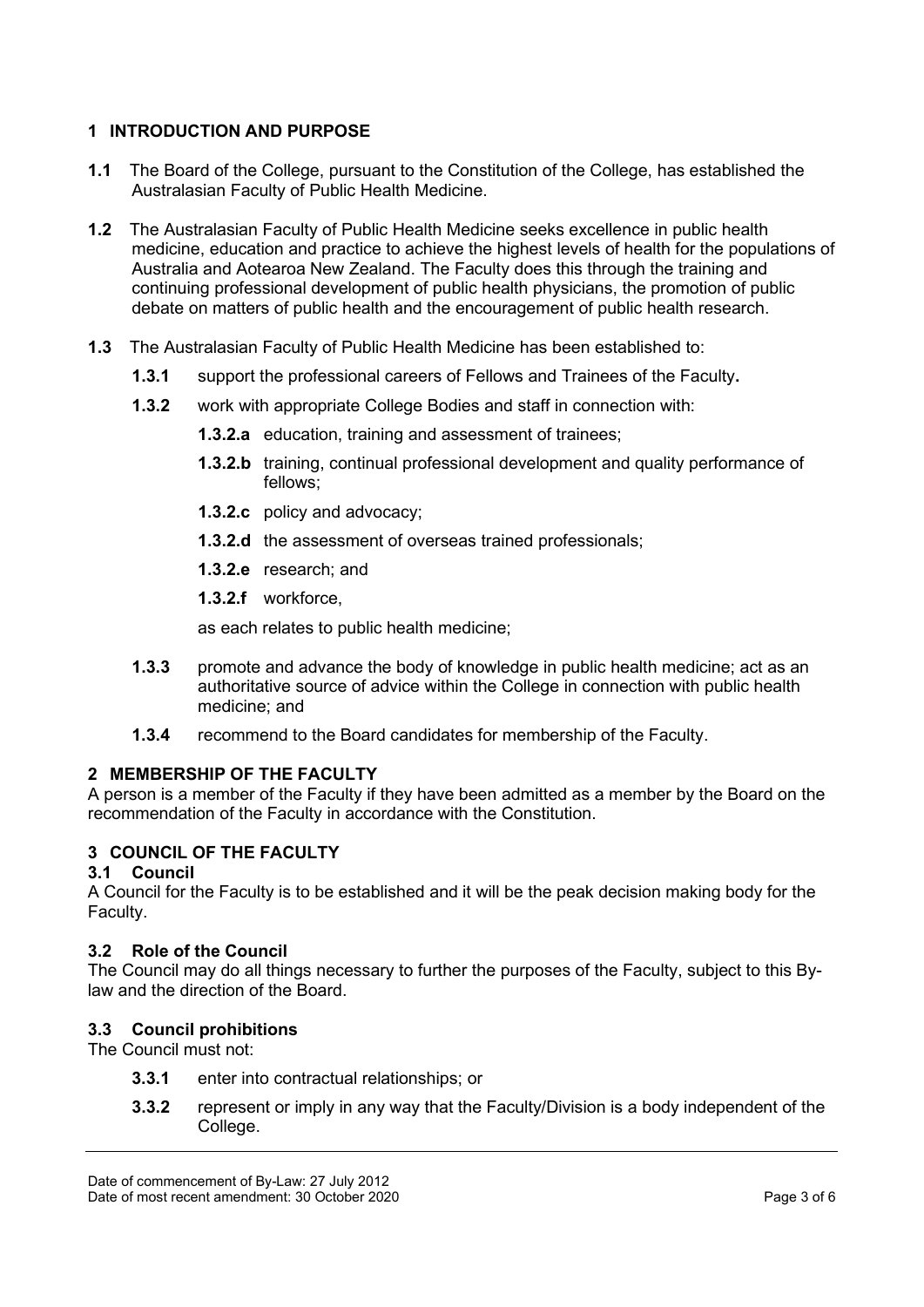## **3.4 Composition of the Council**

The Council of the Faculty shall comprise:

- **3.4.1** the President of the Faculty;
- **3.4.2** the President-Elect of the Faculty;
- **3.4.3** five Fellows of the Faculty resident in Australia at the time of their election;
- **3.4.4** two Fellows of the Faculty resident in Aotearoa New Zealand at the time of their election;
- **3.4.5** the Chair of the Faculty's Aotearoa New Zealand Committee;
- **3.4.6** the Chair of the Faculty's Education Committee, appointed by Faculty Council;
- **3.4.7** the Chair of the Faculty's Policy and Advocacy Committee, appointed by Faculty Council;
- **3.4.8** the Deputy Chair of the Faculty's Education Committee, appointed from within that Committee;
- **3.4.9** the Chair and Deputy Chair of the Faculty's Trainees' Committee;
- **3.4.10** a medical practitioner and/or public health practitioner who is an Aboriginal or Torres Strait Islander person, appointed by Faculty Council; and
- **3.4.11** a medical practitioner and/or public health practitioner who is Māori, appointed by Faculty Council.

#### **3.5 Committees of the Council**

The Council may, subject to Board approval, create such other committees or time-limited or specific purpose working groups as the Council may determine from time to time.

## <span id="page-3-0"></span>**4 EXECUTIVE COMMITTEE**

#### **4.1 Establishment of the Executive Committee**

The Council may, if it considers it necessary to do so, establish an Executive Committee.

#### **4.2 Membership of Executive Committee**

The Executive Committee will comprise:<br>**4.2.1** the President of the Facul

**4.2.1** the President of the Faculty;

- **4.2.2** the President-Elect of the Faculty;
- **4.2.3** the Chair of the Faculty Education Committee;
- **4.2.4** the Chair of the Faculty Policy and Advocacy Committee; and
- **4.2.5** the Chair of the Faculty Aotearoa New Zealand Committee.

## **4.3 Role of the Executive Committee**

The Executive Committee shall meet in the intervening periods between Council meetings and as otherwise required by the Council, to exercise such powers of the Council in managing the business and the interests of the Faculty, as may be delegated to it by resolution of the Council, or as the President, in cases of emergency may decide.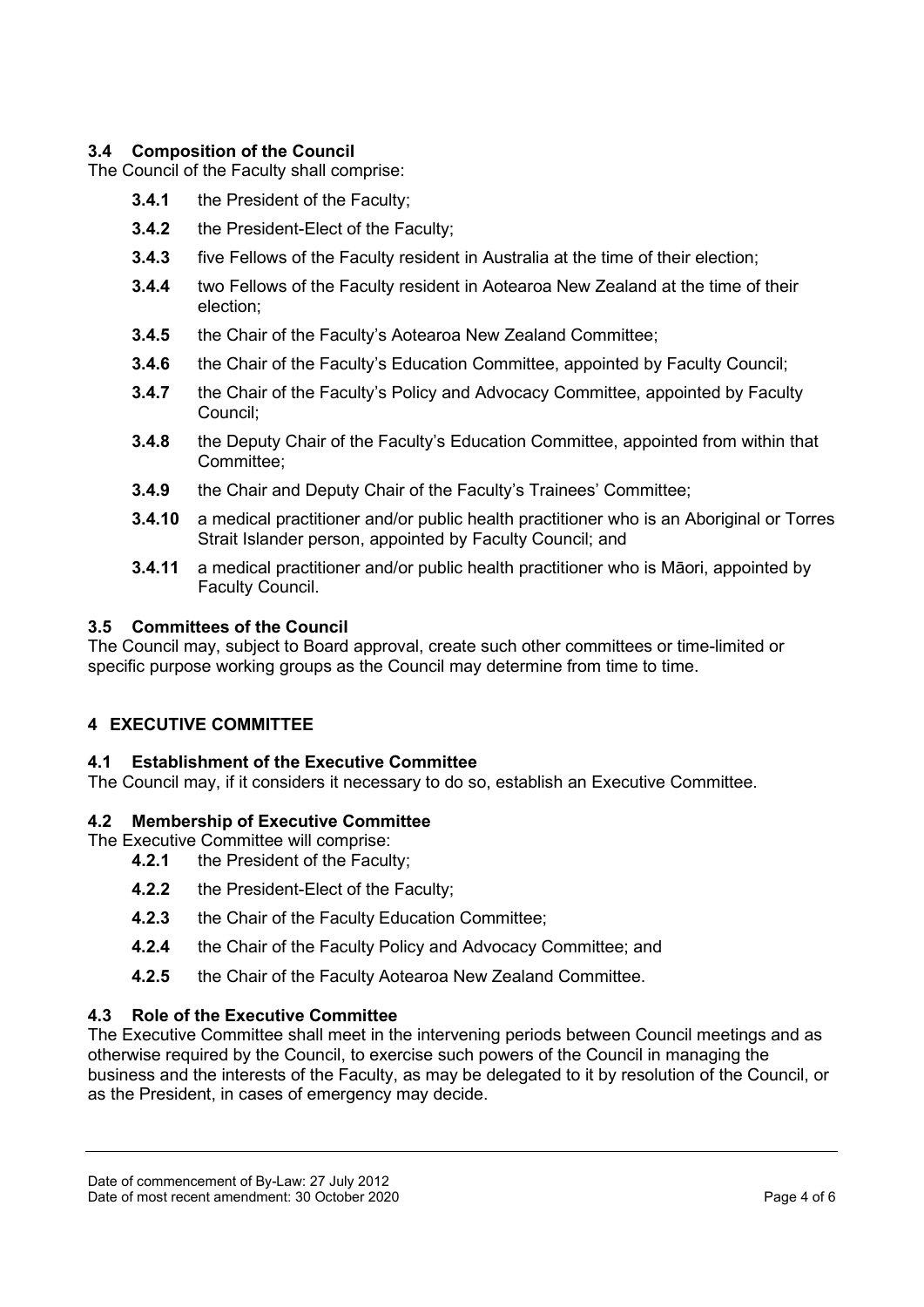## <span id="page-4-0"></span>**5 ELECTION AND TERM OF OFFICE**

- **5.1** Every two years the President-Elect for the Faculty shall be elected by members of the Faculty.
- **5.2** The President-Elect holds that office for a two-year term commencing at the end of the first Annual General Meeting of the College following his/her election.
- **5.3** The President-Elect automatically becomes the President of the Faculty from the date of the third Annual General Meeting of the College following his/her election.
- **5.4** The President holds that office for a two year term ending at the conclusion of the fifth Annual General Meeting of the College following his/her election as President-Elect of the College.
- **5.5** Every two years elected members of the Faculty Council shall be elected by members of the Faculty.
- **5.6** Elected members of the Faculty Council shall take office from the Annual General Meeting following their election and will hold office for two years.

## <span id="page-4-1"></span>**6 REPORTING**

- **6.1** The Council is a Board Committee and must report to the Board as required by the Board from time to time.
- **6.2** The Council may make exception reports to the Board to address emergent or risk management issues as required.

## <span id="page-4-2"></span>**7 DEFINITIONS**

- "Board" means the Board of Directors of the College.
- "College" means the Royal Australasian College of Physicians (ACN 000 039 047), an incorporated body limited by guarantee.
- "Constitution" means the Constitution of the College as amended from time to time.
- "Fellow" means a Fellow of the Faculty of Public Health Medicine.
- "Trainee" means a person who is undertaking a program of Basic Training or Advanced Training approved by the College in order to gain Fellowship of the Faculty of Public Health Medicine.

Approved by the Board of the College on the 30 day of October 2020